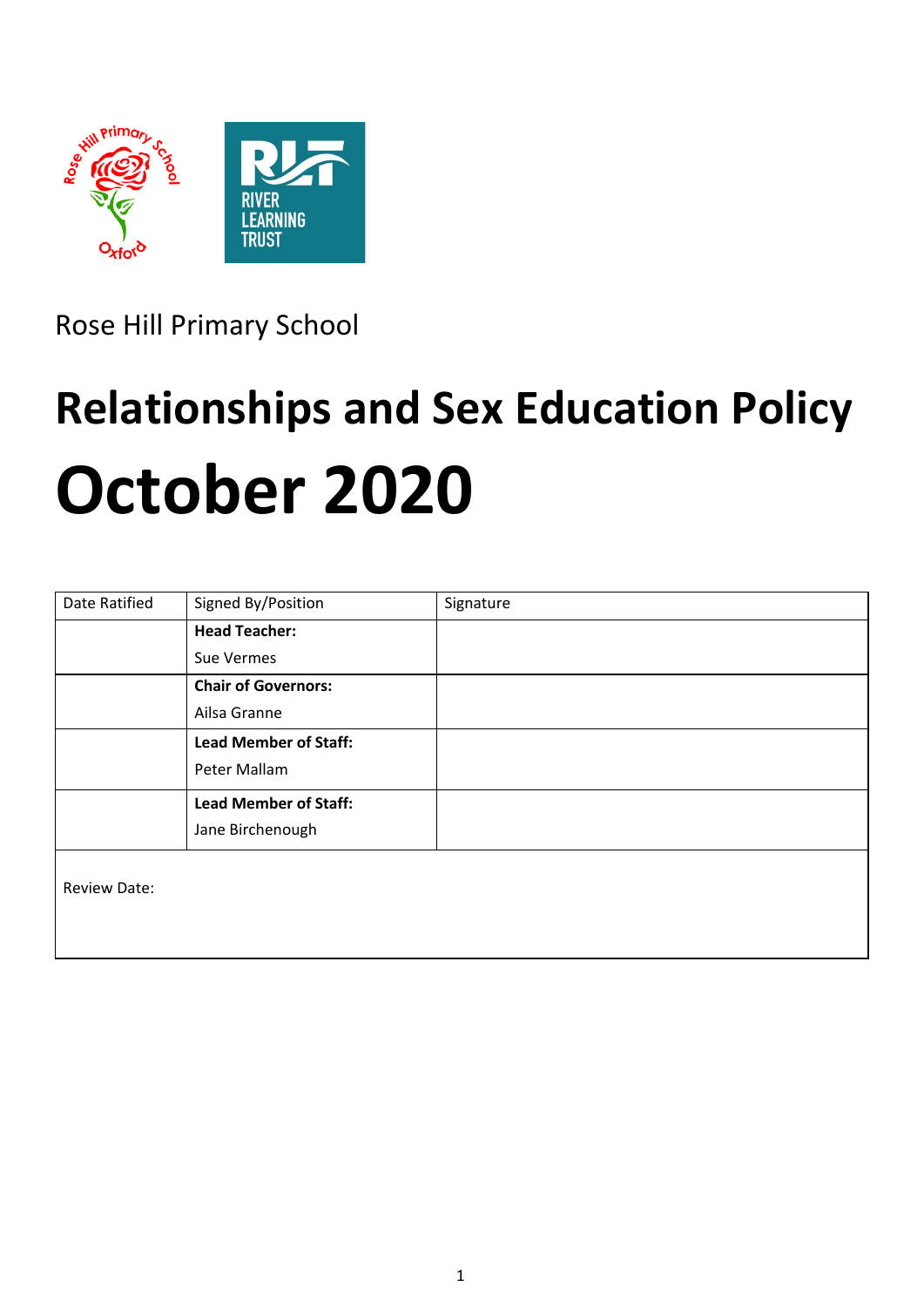## **Aims**

The aims of relationships and sex education (RSE) at our school are to:

- Provide a framework in which sensitive discussions can take place
- Prepare children for puberty, and give them an understanding of sexual development and the importance of health and hygiene
- Help children develop feelings of self-respect, confidence and empathy
- Create a positive culture around issues of sexuality and relationships
- Teach children the correct vocabulary to describe themselves and their bodies

RSE is taught as part of our values programme, with weekly input and discussion sessions. Our values programme also upholds and includes fundamental British values. It is taught through the week in class assemblies, led by teachers on the value; through whole-school assemblies around the week's value and through Philosophy (P4C) sessions in class.

# **Statutory requirements**

As a primary academy school we must provide relationships education to all children as per section 34 of the Children and Social work act 2017.

We do not have to follow the National Curriculum but we are expected to offer all children a curriculum that is similar to the National Curriculum including requirements to teach science which would include the elements of sex education contained in the science curriculum.

In teaching RSE, we are required by our funding agreements to have regard to guidance issued by the secretary of state as outlined in section 403 of the Education Act 1996.

At Rose Hill Primary School, we teach RSE as set out in this policy.

# **Policy development**

This policy has been developed in consultation with staff, governors and parents/carers. The consultation and policy development process involved the following steps:

- 1. Review a working group pulled together all relevant information including relevant national and local guidance
- 2. Staff consultation all school staff were given the opportunity to look at the policy and make recommendations
- 3. Governor consultation a draft copy went to governors to allow them to agree on what parents/carers were to be consulted on
- 4. Parent/carer consultation parents, carers and any interested parties were invited to attend a meeting about the policy
- 5. Ratification once amendments were made, the policy was shared with governors and ratified

The policy and curriculum will be reviewed with children at the end of the first year.

# **Definition**

RSE is about the emotional, social and cultural development of children, and involves learning about relationships, sexual health, sexuality, healthy lifestyles, diversity and personal identity.

RSE involves a combination of sharing information, and exploring issues and values.

*RSE is not about the promotion of sexual activity.*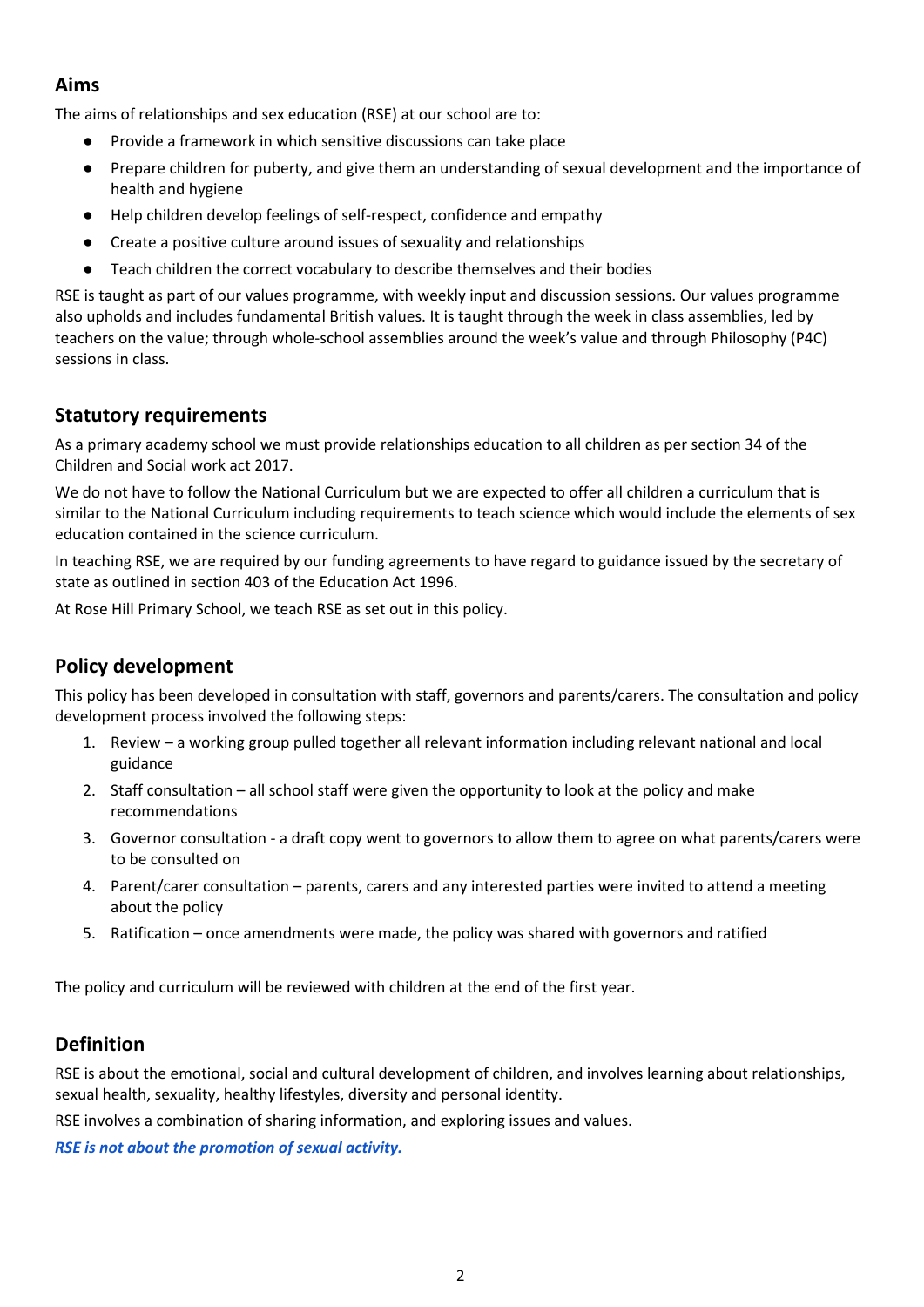# **Curriculum**

Our curriculum is set out in our curriculum map but we may need to adapt it as and when necessary.

We have developed the curriculum in consultation with parents/carers and staff, taking into account the age, needs and feelings of children. If children ask questions outside the scope of this policy, teachers will respond in an appropriate manner so they are fully informed and don't seek answers online.

For more information about our curriculum, see our curriculum map.

# **Delivery of RSE**

RSE is taught within our values curriculum. Biological aspects of RSE are taught within the science curriculum, and other aspects are included in religious education (RE).

Children also receive stand-alone sex education sessions delivered by class teachers.

Relationships education focuses on teaching the fundamental building blocks and characteristics of positive relationships including:

- Families and people who care for me
- Caring friendships
- Respectful relationships
- Online relationships
- Being safe

Primary sex education will focus on:

- Sexual difference and naming body parts
- Preparing children for the changes that adolescence brings
- Exploring the impact of puberty on the body and the importance of physical hygiene
- Understanding that menstruation and nocturnal emissions (wet dreams) are a normal part of growing up
- How a baby is conceived and born, considered in the context of relationships
- Answering each other's questions about sex and relationships with confidence and knowing where to find support and advice

For more information about our RSE curriculum, see Appendices 1 and 2.

These areas of learning are taught within the context of family life taking care to ensure that there is no stigmatisation of children based on their home circumstances (families can include single parent families, LGBTQ+ parents, families headed by grandparents, adoptive parents, foster parents/carers amongst other structures) along with reflecting sensitively that some children may have a different structure of support around them (for example: children we care for (previously known as looked after children) or young carers).

# **Roles and responsibilities**

#### **The Governing Board**

The governing board will approve the RSE policy, and hold the headteacher to account for its implementation.

#### **The Headteacher**

The headteacher is responsible for ensuring that RSE is taught consistently across the school, and for managing requests to withdraw children from non-statutory components of RSE.

#### **Staff**

Staff are responsible for:

- Delivering RSE in a sensitive way
- Modelling positive attitudes to RSE
- Monitoring progress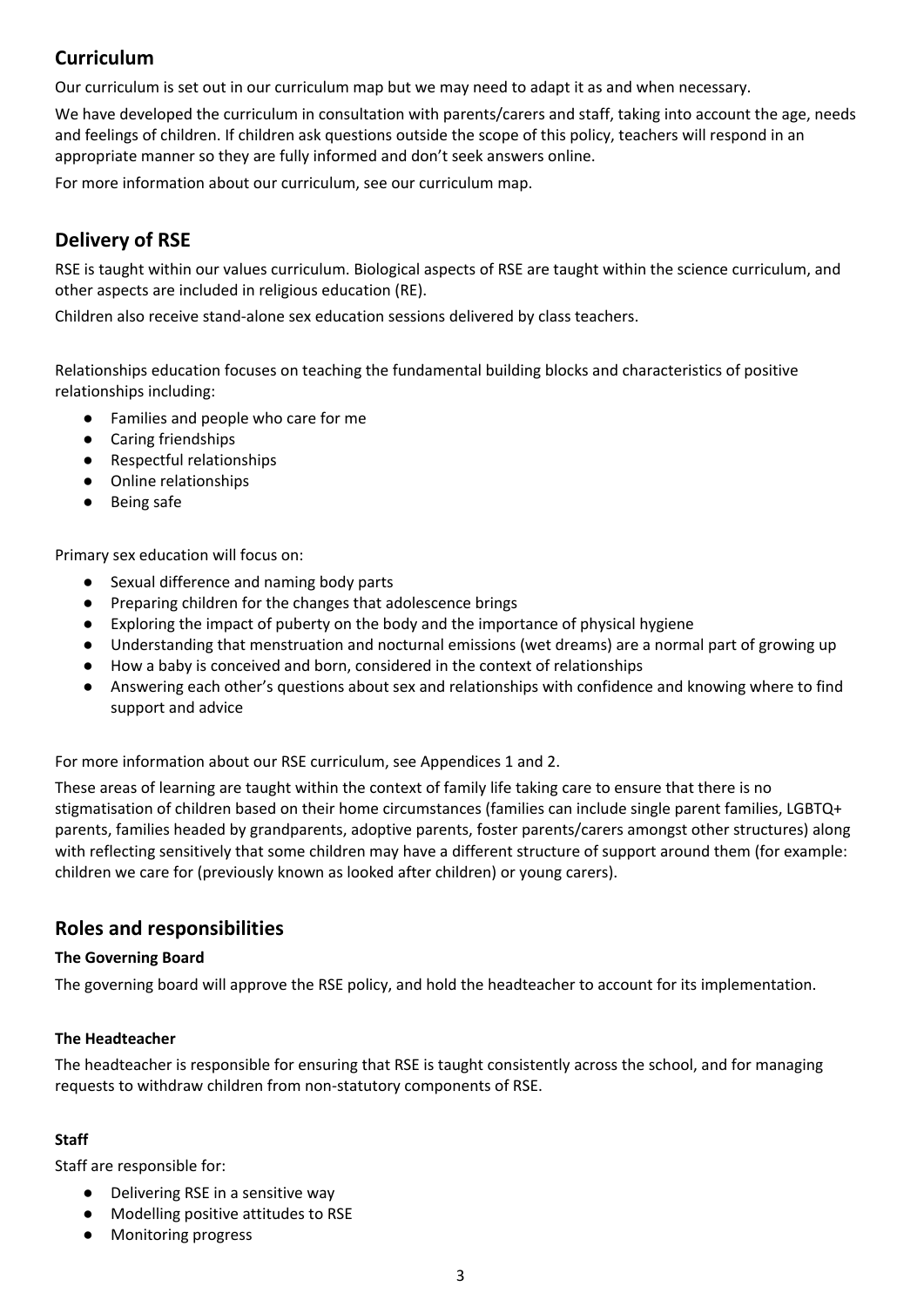- Responding to the needs of individual children
- Responding appropriately to children whose parents/carers wish them to be withdrawn from the non-statutory components of RSE

Staff do not have the right to opt out of teaching RSE. Staff who have concerns about teaching RSE are encouraged to discuss this with the headteacher.

#### **Children**

Children are expected to engage fully in RSE and, when discussing issues related to RSE, treat others with respect and sensitivity.

# **Parents' right to withdraw**

**Parents do not have the right to withdraw their children from relationships education**. Parents do however have the right to withdraw their children from the non-statutory components of sex education within RSE.

Requests for withdrawal should be put in writing using the form found in Appendix 3 of this policy and addressed to the headteacher.

Alternative work will be given to children who are withdrawn from sex education.

## **Training**

Staff are trained on the delivery of RSE as part of their induction and it is included in our continuing professional development calendar.

The headteacher will also invite visitors from outside the school, such as school nurses or sexual health professionals, to provide support and training to staff teaching RSE.

#### **Monitoring arrangements**

The delivery of RSE and children' development is monitored by RSE leads, in line with school policy.

This policy will be reviewed by the head teacher every three years. At every review, the policy will be approved by the governing board.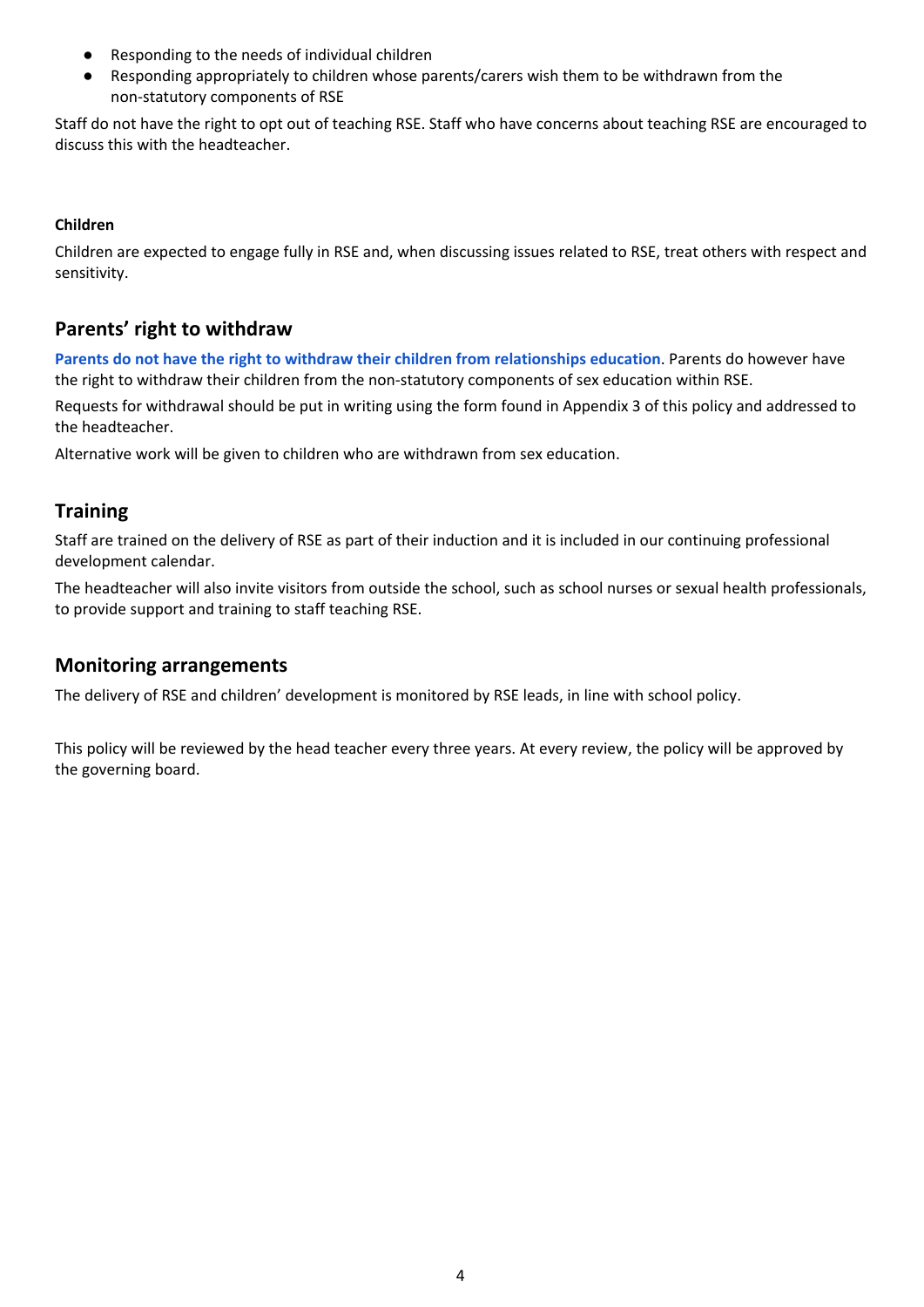# **Appendix 1:**

Taken from the DfE guidance **Relationships and sex education (RSE) and health education**, available at

[https://assets.publishing.service.gov.uk/government/uploads/system/uploads/attachment\\_data/file/908013/Relatio](https://assets.publishing.service.gov.uk/government/uploads/system/uploads/attachment_data/file/908013/Relationships_Education__Relationships_and_Sex_Education__RSE__and_Health_Education.pdf) nships\_Education \_\_ Relationships\_and\_Sex\_Education\_\_RSE\_\_and\_Health\_Education.pdf

#### **By the end of primary school, children should know:**

| Topic                                              | <b>Children Should Know</b>                                                                                                                                                                                                                                                                                                                                                                                                                                                                                                                                                                                                                                                                                                                                                                                                                                                                                                                                                                                                                                                                                          |  |
|----------------------------------------------------|----------------------------------------------------------------------------------------------------------------------------------------------------------------------------------------------------------------------------------------------------------------------------------------------------------------------------------------------------------------------------------------------------------------------------------------------------------------------------------------------------------------------------------------------------------------------------------------------------------------------------------------------------------------------------------------------------------------------------------------------------------------------------------------------------------------------------------------------------------------------------------------------------------------------------------------------------------------------------------------------------------------------------------------------------------------------------------------------------------------------|--|
| <b>Families and</b><br>people who care<br>about me | That families are important for children growing up because they can give love, security and stability<br>The characteristics of healthy family life, commitment to each other, including in times of difficulty, protection<br>$\bullet$<br>and care for children and other family members, the importance of spending time together and sharing each<br>other's lives<br>That others' families, either in school or in the wider world, sometimes look different from their family, but<br>that they should respect those differences and know that other children's families are also characterised by<br>love and care<br>That stable, caring relationships, which may be of different types, are at the heart of happy families, and are<br>$\bullet$<br>important for children's security as they grow up<br>That marriage represents a formal and legally recognised commitment of two people to each other which is<br>٠<br>intended to be lifelong<br>How to recognise if family relationships are making them feel unhappy or unsafe, and how to seek help or<br>$\bullet$<br>advice from others if needed |  |
| Caring<br>Friendships                              | How important friendships are in making us feel happy and secure, and how people choose and make friends<br>$\bullet$<br>The characteristics of friendships, including mutual respect, truthfulness, trustworthiness, loyalty, kindness,<br>٠<br>generosity, trust, sharing interests and experiences and support with problems and difficulties<br>That healthy friendships are positive and welcoming towards others, and do not make others feel lonely or<br>excluded<br>That most friendships have ups and downs, and that these can often be worked through so that the friendship<br>is repaired or even strengthened, and that resorting to violence is never right<br>How to recognise who to trust and who not to trust, how to judge when a friendship is making them feel<br>unhappy or uncomfortable, managing conflict, how to manage these situations and how to seek help or advice<br>from others, if needed                                                                                                                                                                                        |  |
| Respectful<br>Relationships                        | The importance of respecting others, even when they are very different from them (for example, physically, in<br>$\bullet$<br>character, personality or backgrounds), or make different choices or have different preferences or beliefs<br>Practical steps they can take in a range of different contexts to improve or support respectful relationships<br>٠<br>The conventions of courtesy and manners<br>The importance of self-respect and how this links to their own happiness<br>٠<br>That in school and in wider society they can expect to be treated with respect by others, and that in turn they<br>$\bullet$<br>should show due respect to others, including those in positions of authority<br>About different types of bullying (including cyberbullying), the impact of bullying, responsibilities of bystanders<br>٠<br>(primarily reporting bullying to an adult) and how to get help<br>What a stereotype is, and how stereotypes can be unfair, negative or destructive<br>The importance of permission-seeking and giving in relationships with friends, peers and adults<br>٠                 |  |
| Online<br>Relationships                            | That people sometimes behave differently online, including by pretending to be someone they are not<br>٠<br>That the same principles apply to online relationships as to face-to face relationships, including the importance<br>٠<br>of respect for others online including when we are anonymous<br>The rules and principles for keeping safe online, how to recognise risks, harmful content and contact, and how<br>to report them<br>How to critically consider their online friendships and sources of information including awareness of the risks<br>associated with people they have never met<br>How information and data is shared and used online                                                                                                                                                                                                                                                                                                                                                                                                                                                        |  |
| <b>Being Safe</b>                                  | What sorts of boundaries are appropriate in friendships with peers and others (including in a digital context)<br>٠<br>About the concept of privacy and the implications of it for both children and adults; including that it is not<br>always right to keep secrets if they relate to being safe<br>That each person's body belongs to them, and the differences between appropriate and inappropriate or<br>unsafe physical, and other, contact<br>How to respond safely and appropriately to adults they may encounter (in all contexts, including online) whom<br>they do not know<br>How to recognise and report feelings of being unsafe or feeling bad about any adult<br>How to ask for advice or help for themselves or others, and to keep trying until they are heard<br>How to report concerns or abuse, and the vocabulary and confidence needed to do so<br>Where to get advice e.g. family, school and/or other sources<br>٠                                                                                                                                                                         |  |